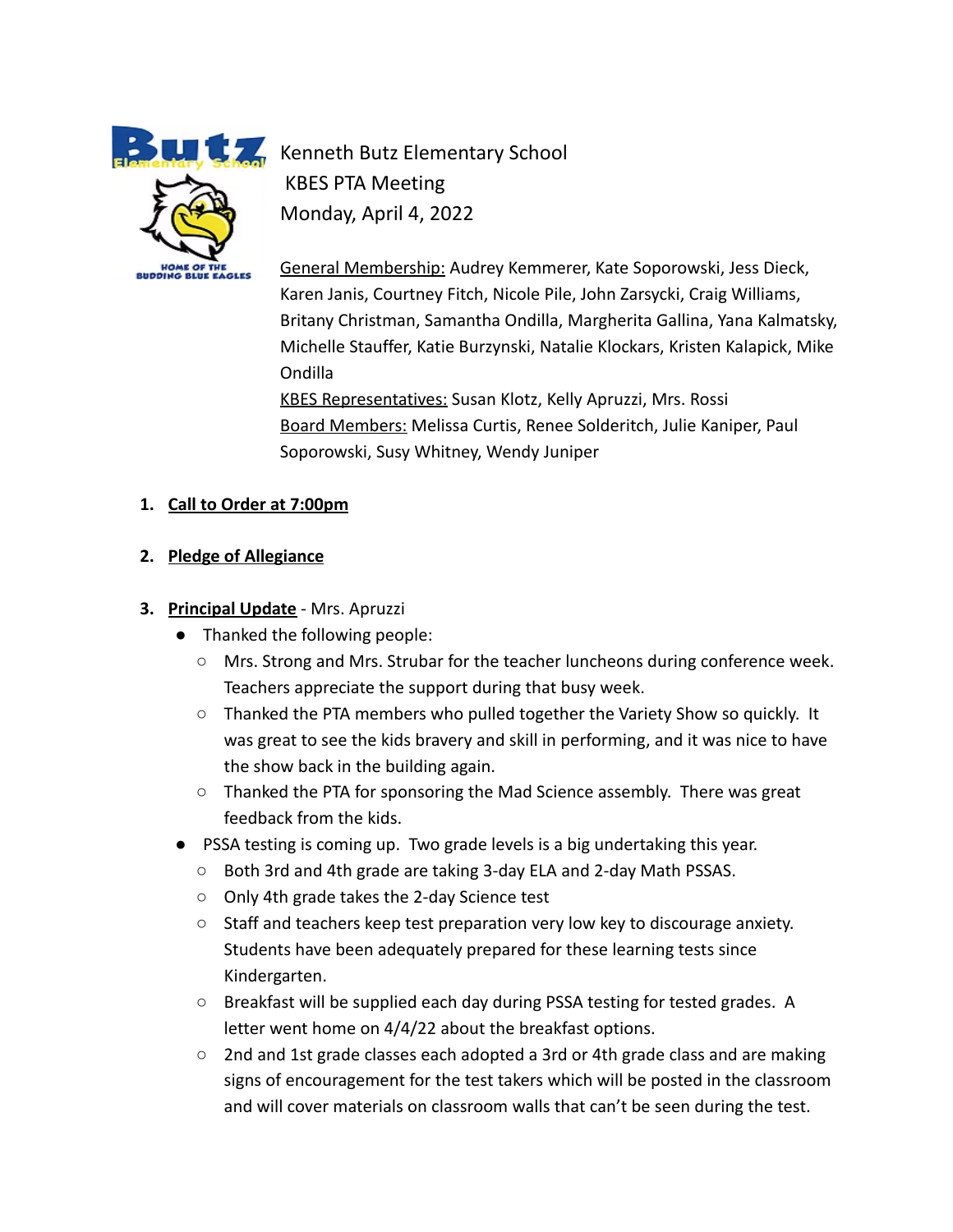- 4th grade is going to Jacobsburg Park April 5 and 6.
- Kindergarten will be going to see the play "Matilda" at Zoellner, 1st and 2nd grade will be going to the Lehigh Valley Zoo, 3rd grade will be going to Quiet Valley Historical Farm, and 4th grade will be going to the Franklin Institute.
- April 28 is Take Your Child to Work Day.
	- It unfortunately always falls during the PSSAs, so 3rd and 4th graders cannot participate because it would be an unexused absence.
	- K-2 grades can go to work with a parent. To participate, they need a letter from the employer and they will submit a writeup of what they did during the day.
- Kindergarten enrollment is open and is currently at 66. This is pretty normal compared to previous years at the same time.
- Kindergarten Parent Orientation is April 5 at 6:30. Specialists will be on hand to talk to parents.
- Music concerts and the Art show are coming up.
	- Fourth graders involved in band will participate in a concert in which students from grades 4-12 will play together.
- KBES is Closed for Election Day on May 17.
- Early dismissal is on May 20
- Field Day is also in May. Students will enjoy Rita's and the PTA will sponsor lunch under the pavilion, catered by NASD food services.
- Memorial Day program: Mrs. Ruhf has been preparing patriotic songs with the kids. She will hold two programs this year divided by grade level (one in the morning and one in the afternoon) to accommodate the larger school size this year.
- Moving Up Ceremony for Fourth graders is June 3. It is a celebration of our students who are moving on to the intermediate school. Students will be allowed to leave after the ceremony with their families.
- JumpStart and Full Steam Ahead programs:
	- $\circ$  JumpStart is for incoming K and 1st graders, and will preview material and review skills.
	- Full Steam Ahead is for incoming 2nd through 4th graders, and will focus on STEAM related themes and critical thinking.
	- The charge will be \$30 per student and will run Monday through Thursdays from 8:30-11:30 during the first 2 weeks of August.
- Send any questions via phone, email.
- **4. Teacher Update** Mrs. Klotz
	- Thank you to the following people: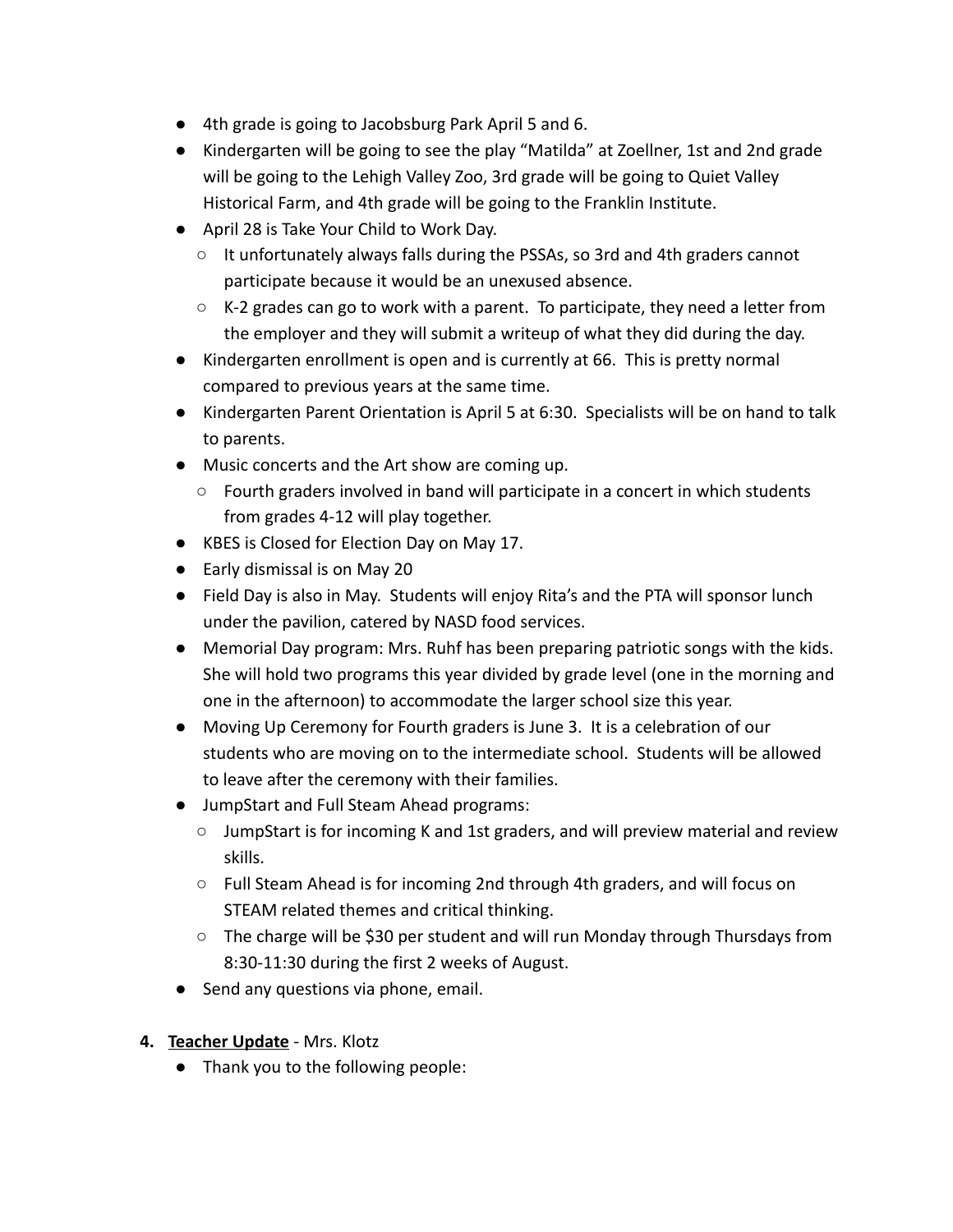- $\circ$  Those who helped with the teacher luncheons. It may seem like a little thing, but knowing they don't have to worry about lunch with the crazy schedules of that week is a huge help.
- $\circ$  Thank you for the variety show it was a really nice evening and turned out wonderfully.
- Thank you for the PTA parties that are happening this Friday, April 8 The students will love the treats and the crafts.
- Kindless Squad had a table in the front lobby during conferences, and received great responses for their outreach. The group will be getting t-shirts on Monday and have a few more surprises to unveil as the school year continues.
- ESU students are doing an advocacy project involving photography and have created a club called the "Say Cheese" club. The goal for the ESU students is to create a program that involves students, parents, volunteers and staff working together. Thanks to the PTA for supporting the ESU student projects. This isn't the norm across other schools.

## 5. **Be Safe Director Update** - Mrs. Rossi

- American Rescue Stabilization Grant was given to Be Safe so they could continue to provide services to children through covid. They were able to spend it on goods, services, personnel, and programs. Any funds not spent by May must be returned.
	- $\circ$  They will be using the grant to replace the carpet in the modular as well as the heating system after a pipe burst and flooded it. They will be fixing the ramp leading up to the modular as well.
	- Be Safe went on a few trips with the money as well: roller skating and bowling. They also brought in a magician and juggler in the after school program, and invited the preschoolers to see these programs as well.
- Incoming kindergarten families can bring their paperwork back at Kindergarten Orientation on April 5 to register for after-care. There are only 5 spaces left.
- The 2 and 3 day preschool classes are full, and there is a waiting list.
- Reenrollment papers for 1-4 grade have not been sent out yet. There is already a long wait list for the afterschool program.
- The Be Safe Steering Committee will hopefully be meeting again in the near future. They will need another parent from the preschool program. Renee Solderitch and Sarah Strubar are current representatives on the committee.

#### **6. Secretary Update** - Wendy Juniper

● Craig Williams approved the March meeting minutes and Michelle Stouffer seconded.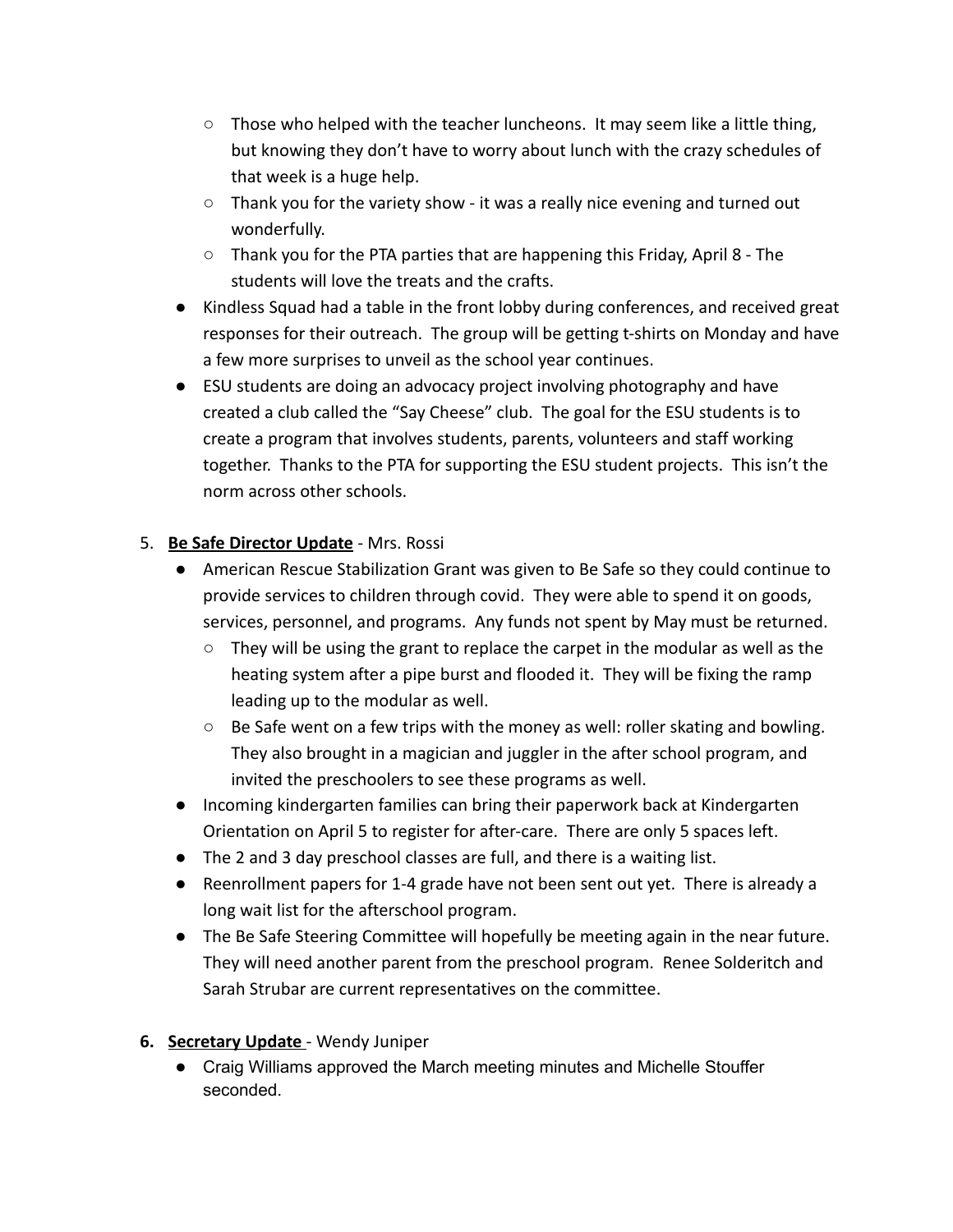- **7. Treasurer Update** Julie Kaniper
	- Deposit and Expense Review
		- Deposits:
			- Ritas card fundraiser profit of \$1970
			- Maple Syrup profit \$700
			- Chocolates on Broadway profit \$7500
				- We are waiting to cash checks until all of them are in.
				- Please reach out to arrange pickup if you haven't done so
		- Expenses:
			- Field trips
			- Mad Science assembly
	- The 990 will be complete in May
- **8. Vice President of Volunteers Update** Susy Whitney
	- Thank you to the volunteers for the book fair and luncheons
	- Upcoming Volunteer Needs
		- Field Day
		- Art Show setting up and breaking down
		- Memorial Day Ceremony
		- Moving Up Ceremony

#### **9. General Vice President Update** - Renee Solderitch

● Assembly Review - Mad Science went well. Renee will send out links about available Mad Science summer programs. Planning is in the works for an afterschool Mad Science Program in the fall.

#### **10. President Update** - Paul Soporowski

- Volunteer recognition
- Current/Ongoing fundraisers
- Fundraiser outcomes
	- Coin Wars: Yana reports about \$2018.
- Upcoming PTA programs
	- Field Day Lunch: Karen Janis reports that students will receive Hotdogs, chips, and juice cups through the cafeteria on Field Day.
	- The PTA will be helping Mrs. Donaldson decorate for Moving Up
	- The PTA is sponsoring a senior through the "Adopt a Senior" program
	- PTA Scholarship winner is currently being decided and will be announced at the end of the month.